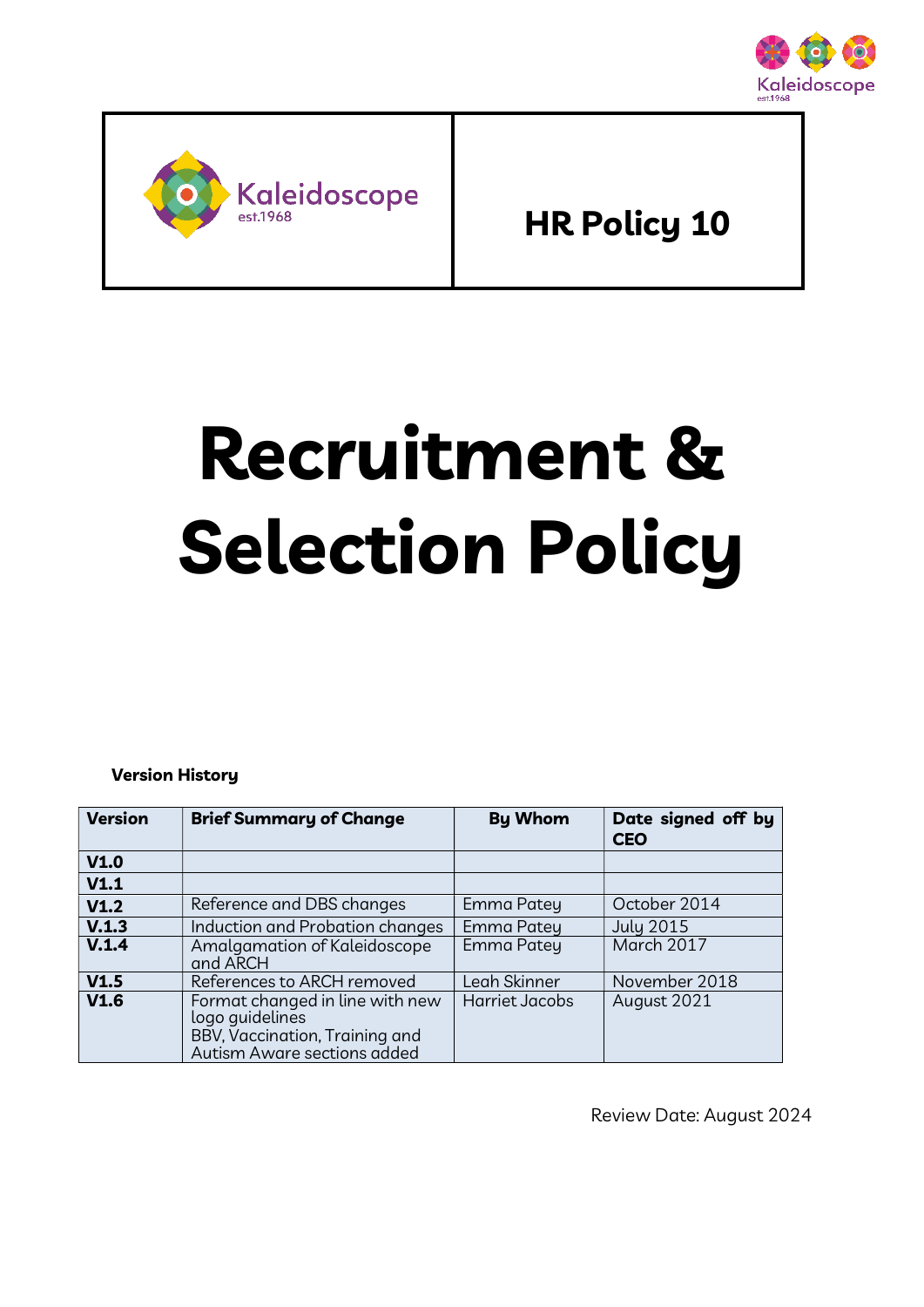

# 1. INTRODUCTION

Kaleidoscope are committed to a policy of treating all of its employees and job applicants in a fair and equitable manner. No employee or potential employee shall receive less favourable treatment or consideration, during the recruitment process.

Kaleidoscope are also committed to its Welsh Language Policy agenda and to this end are committed to providing recruitment documentation and processes through the medium of welsh, where this is requested.

It is Kaleidoscope policy to recruit only when there is a valid requirement and to recruit the best individuals for the job, regardless of race, nationality, sexual orientation, ethnic or national origins, gender, marital status, disability, pregnancy or maternity, religious beliefs or age.

This policy must be read in conjunction with the Equal Opportunities Policy. This policy does not apply in the event of an internal redundancy/re-structure exercise as alternative processes will be undertaken and communicated at the outset of any given consultation exercise.

This policy applies to all recruitment of employees, engaged to provide services for Kaleidoscope, irrespective of whether the contract is temporary, internship, fixed term or permanent. In addition, this policy will apply to contractors for contract services.

## 2. PROCEDURE

#### 2.1 Authority to Recruit

Prior to any vacancy being advertised a decision is needed as to whether the post should be recruited for. Options to consider should include:

- Re-structure the job itself and share between existing roles
- Consider part time / flexible / outsourcing
- Assess the departmental structure to assess the need for additional resource

Before advertising for vacancies, the "Request to Recruit" Form (appendix 1) must be filled in by the manger wishing to recruit.

The purpose of the form is to manage the number of new starters into the organisation, making sure it is absolutely necessary to recruit. All fields must be completed, providing as much details as possible for the HR department. Failure to provide details may delay the process of advertising the post. Once completed, the form must be given to the Chief Executive for approval (via HR), advertising for posts can only commence once approval has been given.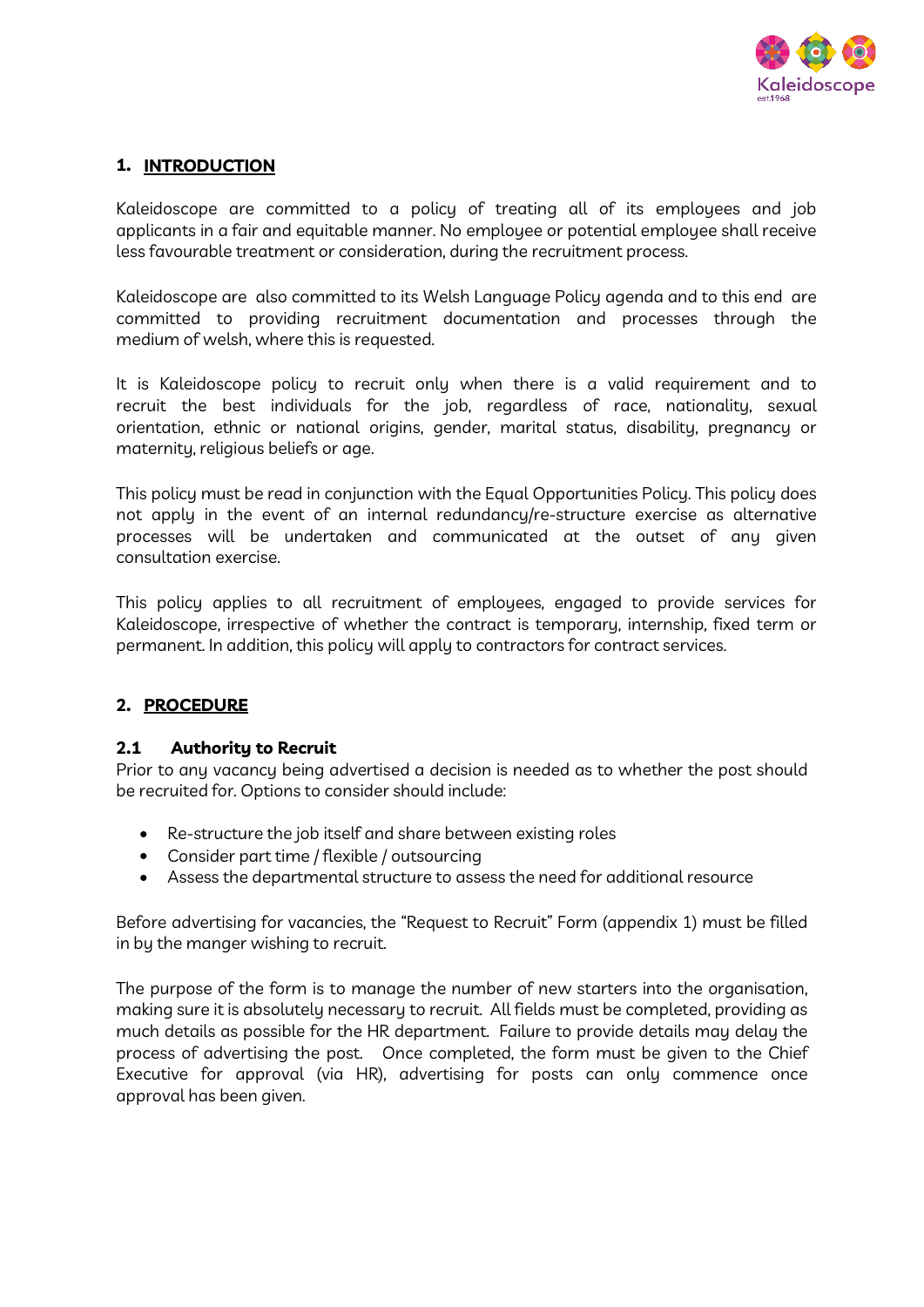

# 2.2 Job Specification

A job specification outlining the day to day expectations of the role will be drawn up, for interviewing and selection purposes. The job description will include:

- Job title, salary, hours, location
- Duties and responsibilities
- Skills required
- Person Specification (which will include essential/desirable criteria relating to qualifications, experience and knowledge and other requirements)

## 2.3 Advertising the role

It is the policy of Kaleidoscope to advertise all vacancies internally for a one week period, prior to seeking external candidates, where Organisation need allows. Areas of internal advertising to be considered may include:

- Internal email distribution
- **•** Organisation Newsletters

When advertising externally, Managers must discuss the most cost effective methods of advertising, ensuring that a good selection of possible candidates will be effectively targeted.

- Professional magazines
- Local/National press
- Preferred recruitment agencies that conform to best practice
- The job centre
- The Internet
- Local Radio
- Retained speculative CVs (Speculative CVs will be retained by the HR Department for 6 months)

## 2.4 Application Packs

Interested candidates applying for vacancies are able to do so via our website, where they will be able to view:

- Background to Kaleidoscope
- Overview of Services offered
- Downloadable Job Descriptions
- Online Application Form
- Applicants may be asked to submit a CV alongside their applications
- Expression of Interest Forms may be required where vacancies are advertised internally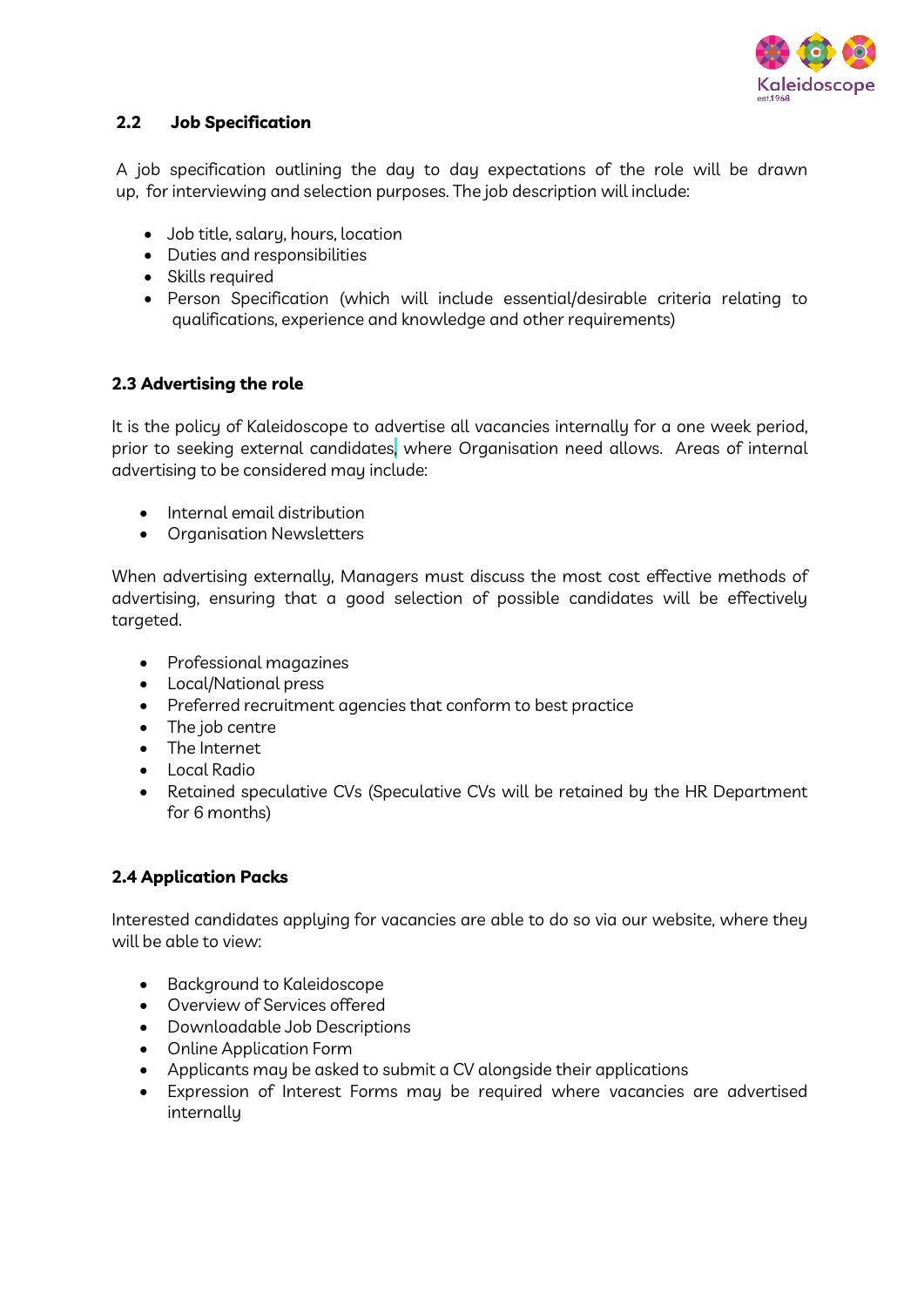

# 2.5 Applying For a Vacancy

Our application form comprises of several sections for completion so that we are able to fairly and accurately review applicants.

Applications get pulled through to our HR database "Plato" where assigned Managers and HR have access to roles. Managers will receive a limited view in which they can shortlist solely on qualifications and experience only, all other personal information, including names are hidden and only HR can access this information.

Unless the nature of the position allows Kaleidoscope to ask question about your entire criminal record, we only ask about "unspent" convictions as defined in the Rehabilitation of Offenders Act 1974, as amended.

Failure to reveal information that is directly relevant to the position sought could lead to the withdrawal of any offer of employment. Having a criminal record will not necessarily bar you from working with Kaleidoscope but will depend on the nature of the position and the circumstances and background of the offences. We will undertake risk assessments, relevant to the role, to understand the risks. All appointments and decision concerning convictions will require final agreement with the CEO.

Kaleidoscope work with individuals who are trying to overcome problems with alcohol and/or drugs. We support and encourage people who are in recovery due to their own problematic use of substances to apply for positions with us and have put in place mechanisms for properly supporting these employees. Candidates are asked to state on their application form if they currently or previously have received support for a substance misuse problem.

As a result of COVID19 we are asking all potential staff to disclose their COVID-19 vaccination status. We recommend staff to have had both vaccinations, plus any booster vaccinations (as required). Failure to provide this information may mean any potential offer of employment will be terminated, unless there are reasonable grounds, e.g. medically exempt.

#### 2.6 Selection of Candidates

There are many legal obligations on the part of the employer when considering the selection of candidates. Interviews will be based on a selection of prepared questions, which reflect the requirements of the role, to assess candidates equally.

At interview or in a separate discussion, we ensure that an open and measured discussion takes place on the subject of any offences or any matter that might be relevant to the position.

If you are currently under a Licence Agreement with the Probation Service, we may be required to contact your Offender Manager in the event you are on license as part of our selection procedures, as required by the Probation Service.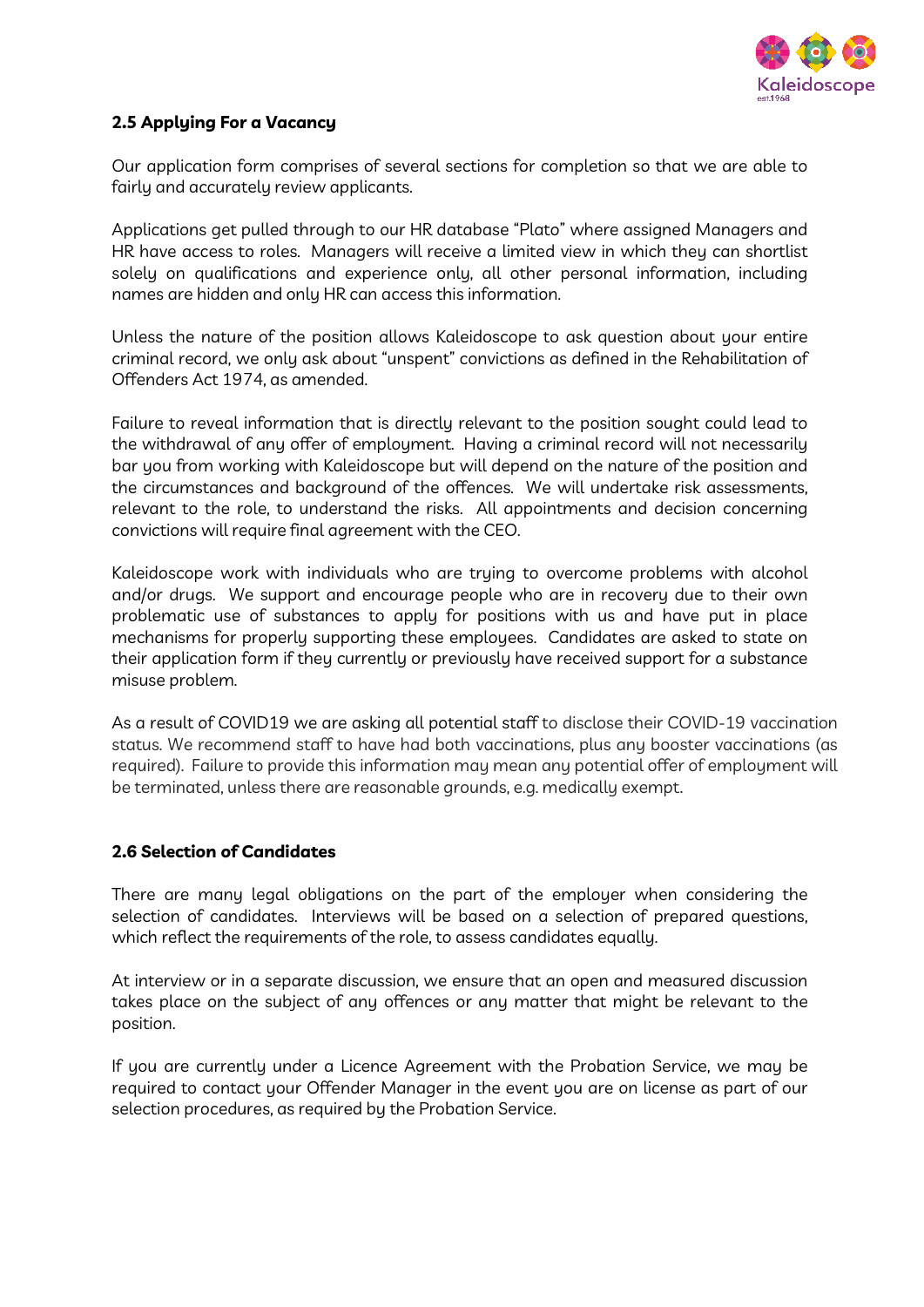

If you are on a license agreement whereby your availability is determined by external parties / day release, you will not be able to fulfil contractual requirements to attend work and therefore unable to apply for a role with us.

Further in house testing, or assessment centres may also be a further option, to narrow down selection. The candidate selected, must demonstrate that they match the selection criteria more closely than any other candidate. The overall aim is to match the right person to the job.

The purpose of the selection process is as follows:

- To assess the skills and knowledge of the applicant
- To assess the attitude of the applicant
- To identify the strengths and development needs
- To probe inconsistencies and details submitted by the applicant

Interviews are to be conducted by two or three competent interviewers and where possible will include Service Users.

All interviews will be conducted in private and in a place without distractions. Where appropriate, the candidate should be shown the environment in which they will work.

The interview will reflect the Company philosophy, observe legal requirements, be conducted courteously and give full details of terms and condition of employment and benefits relating specifically to the vacancy at hand.

Where possible, the applicant will be told the outcome of the interview within 7 working days, or as soon as reasonably practicable.

Reimbursement of reasonable travelling expenses is at the discretion of the interviewer with prior approval.

#### 2.7 Feedback

Feedback for external applicants will only be provided to unsuccessful candidate following interview, upon receiving a written request. Internal applicants will be given feedback in person, detailing any development areas.

Managers, who have conducted the interview, may require their notes to be photocopied and passed on to the candidate. It is therefore imperative that notes prepared are done accurately and demonstrate a high degree of professionalism.

#### 2.8 Offering the Position

Upon selection of a suitable candidate, the Manager will discuss the applicable salary, benefits etc. All offers must be approved by the Chief Executive. A formal offer letter, detailing the main conditions of employment – including: start date, salary, holidays, benefits, job description, contract of employment and staff handbook will be issued prior to the employee commencing employment.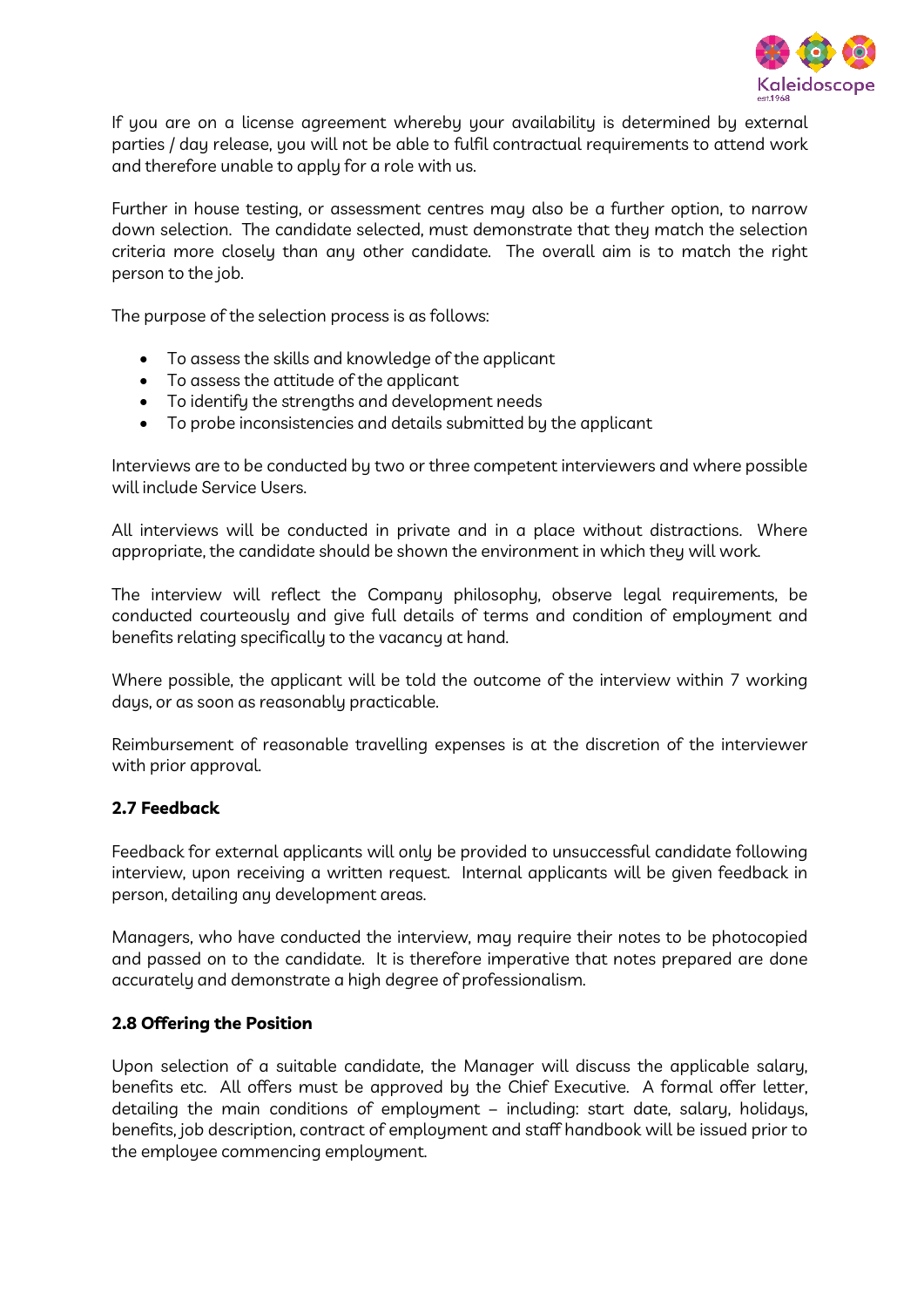

### 2.9 References / Employment Checks

All offers are subject to:

- Two satisfactory references (one being the employee's most recent employer)
- Proof of right to work in the UK, or Work Permits (where applicable)
- DBS Clearance at Enhanced Level (please refer to the Eligibility to Work/Volunteer Policy for more information)
- Qualification certificates
- Medical clearance (where applicable/relevant to the specific role)
- Completion of a satisfactory probationary period, as detailed on the contract of employment

Our policy on giving references for employment, study, tenancy etc. is to provide standardised Organisation references proving salary, role and service information only. All reference requests are to be passed to the HR Department for completion to ensure accuracy and consistency.

## 2.10 Employing Relatives

It is not our policy to recruit members of an employee's immediate family, or where a spousal relationship exists, into a position where a direct reporting relationship exists, or in some instances within the same work location. Kaleidoscope reserve the right to move employees in such cases and this principle will also apply when consideration is being given to internal promotions and transfers. Potential applicants are required to disclose any relationship, familiar or otherwise in relation to our organisation or our partner organisation, upon application, so an assessment of suitability given the relations can be made.

## 2.11 Training

During employment Kaleidoscope staff members are entitled to protected training time, which can include internal, external, online training as well as any Continuous Professional Development (CPD) events such as conferences/ webinars etc. There is a mandatory requirement to log a minimum of 21 hours CPD per year via Plato.

Any training requests will need to be requested through your line manager for prior approval. Approval will be subject to staff availability and costs (where relevant).

## 2.12 BBV Statement

We do not offer routine BBV vaccinations for posts within Kaleidoscope (with the exception of staff requiring vaccination to comply with auricular acupuncture accreditation). It is however our position that staff should take all necessary precautions when working with needle exchange or illicit drug users to reduce the risk of BBV transmission. Should staff wish to pursue vaccination then they are able to source their own BBV vaccinations from their GP, sexual health clinic or pharmacy, at their own cost.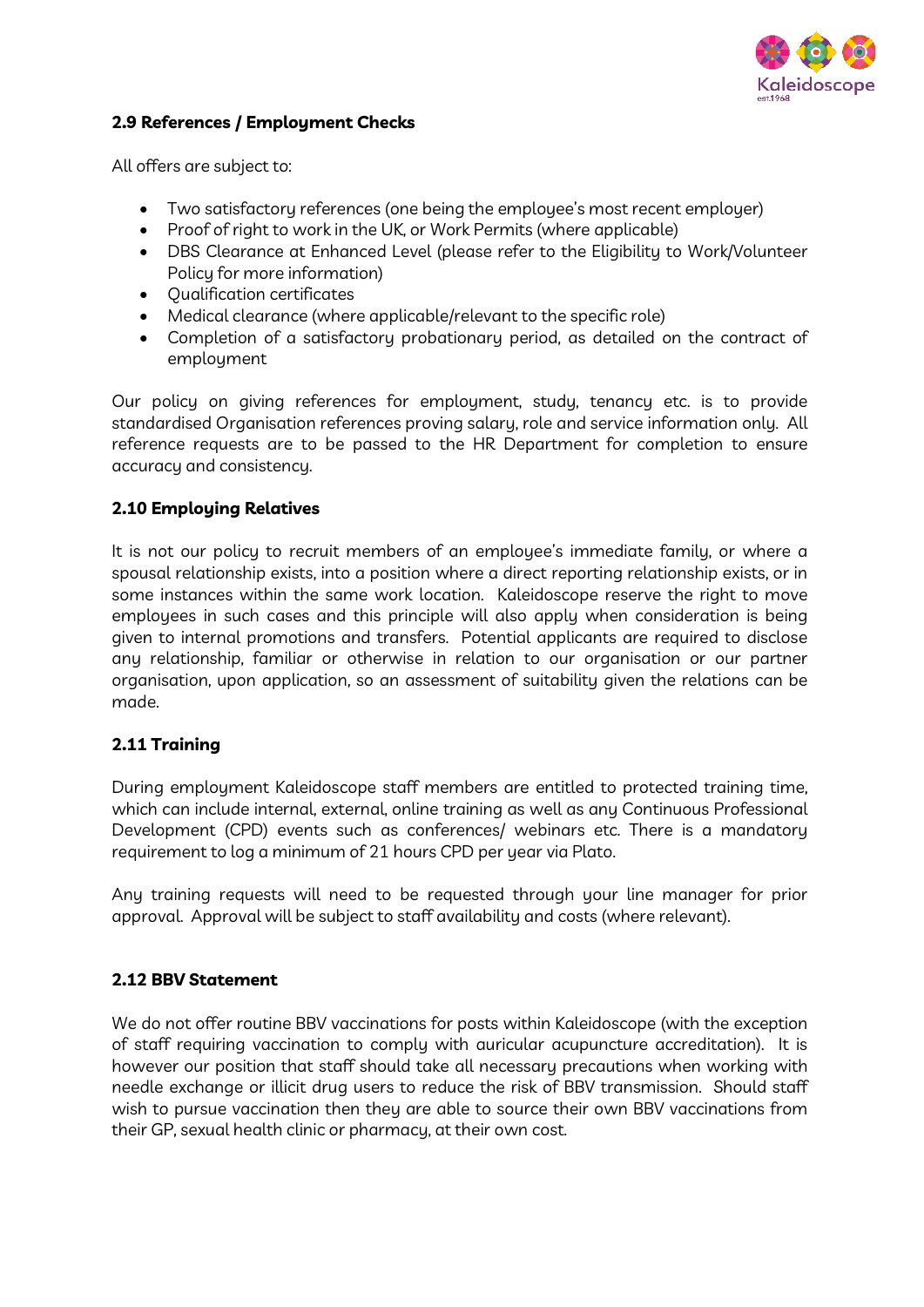

## 2.13 Neurodiversity Aware

Kaleidoscope is committed to supporting new and existing staff that may have Autism or other form of Neurodiverse need, in its many forms. We want to ensure that all candidates have equality of opportunity, additional support where needed and are not disadvantaged by our current processes.

In order for us to be able to appropriately support staff, we will need them to disclose this, where they feel comfortable to do so under their personal profile on Plato (ticking the box for "Development Disorder"). We would also encourage staff to disclose this information to their Line Manager, so that we can work with you to enable any adjustments that may be beneficial to you at work.

#### 2.14 Induction

The induction process begins as soon as the applicant accepts the position.

#### Stage 1 Induction

The process will take place on the employee's first day and must be carried out by the immediate manager, or other competent representative. Stage 1 induction will include the following and completion of an Induction Checklist is required by the Line Manger:

- Introduction and tour of the building
- Introduction to all immediate work colleagues
- Health and Safety guidelines to include fire drills
- Tour of employee facilities
- Introduction of the overall responsibilities of the job

#### Stage 2 Induction

Stage 2 involves a more detailed approach to training the new employee in the day to day activities associated with the role. Managers are expected to plan and deliver a step by step approach to learning the role and its associated tasks, measuring and assessing competency before probationary period sign off. They will be required to set and review Specific, Measurable, Achievable, Realistic and Time bound (SMART) objectives during the probationary period.

#### Stage 3 Induction

Within the first six months of your employment with us you will be invited to a Group Organisational Induction which will be lead by the CEO and Central Services Director. Here you will get to hear firsthand how Kaleidoscope started and our vision and values. It will give you the opportunity to meet the Central Services Team and also gain in depth knowledge of our Plato system and key policies and procedures.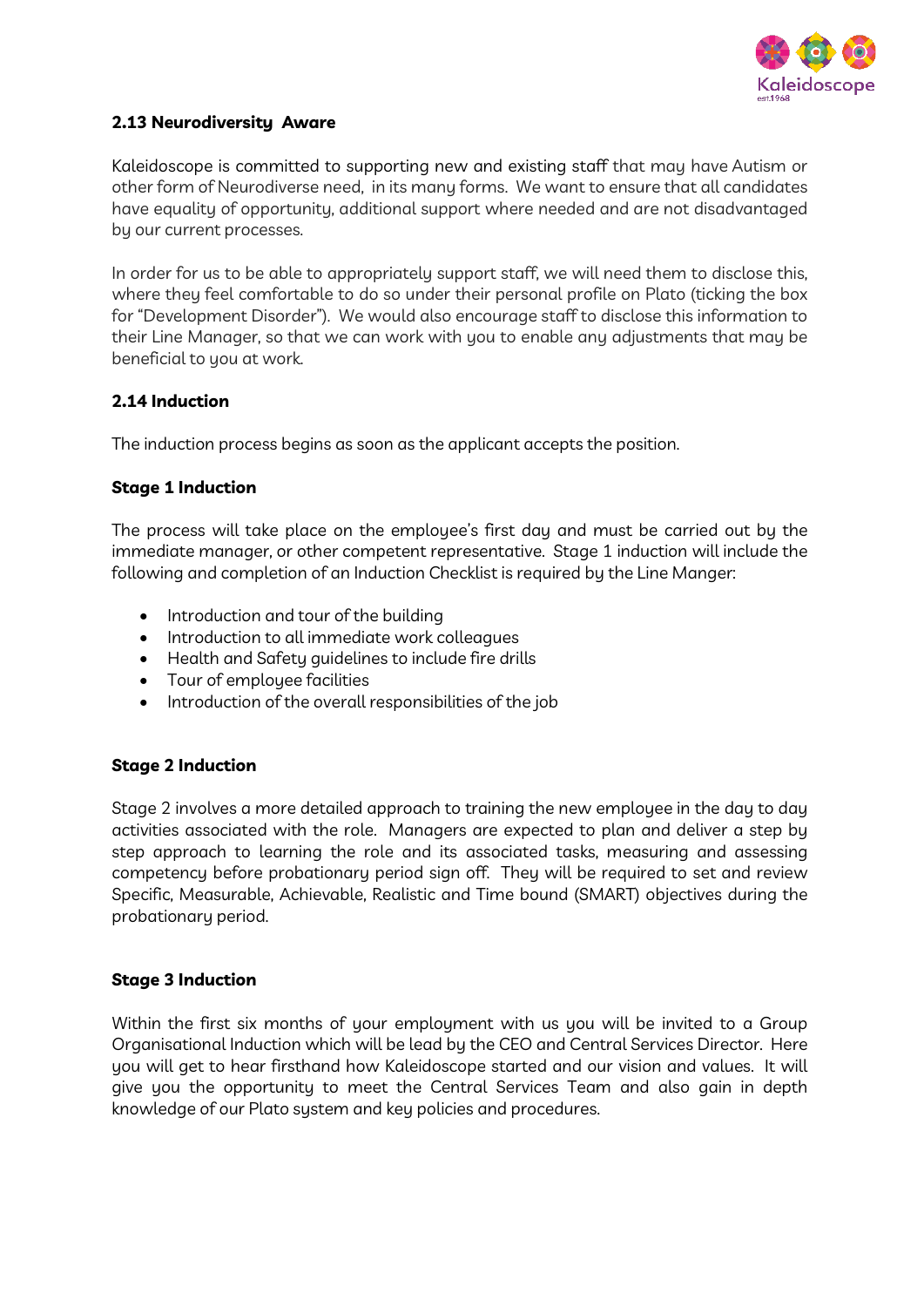

This stage is open to new starters to the organisation but also anyone who feels they need a refresher and would benefit from attending. In such cases, please contact the HR team to find the next available session.

### 2.15 Probationary Period Sign Off

Managers are required to complete and sign the employee's induction and confirm with the HR Departments whether or not the employee has been successful in completing their probationary period.

Managers and new employee are required to undertake a mid probation and end of probation review process in advance of the expiry date of the probation period. There are review forms available and managers will be send calendar reminder of when review periods are due.

Probation review will have three possible outcomes:

- Passed and the employee appointed permanently
- Extended for a minimum period of one month
- Not confirmed and employee is dismissed with one week's notice

Managers should liaise with the HR Manager if the employee is failing to meet minimum requirements as set out in the induction process, before the probationary period expires and review meeting is undertaken.

We Bran

Chief Executive September 2021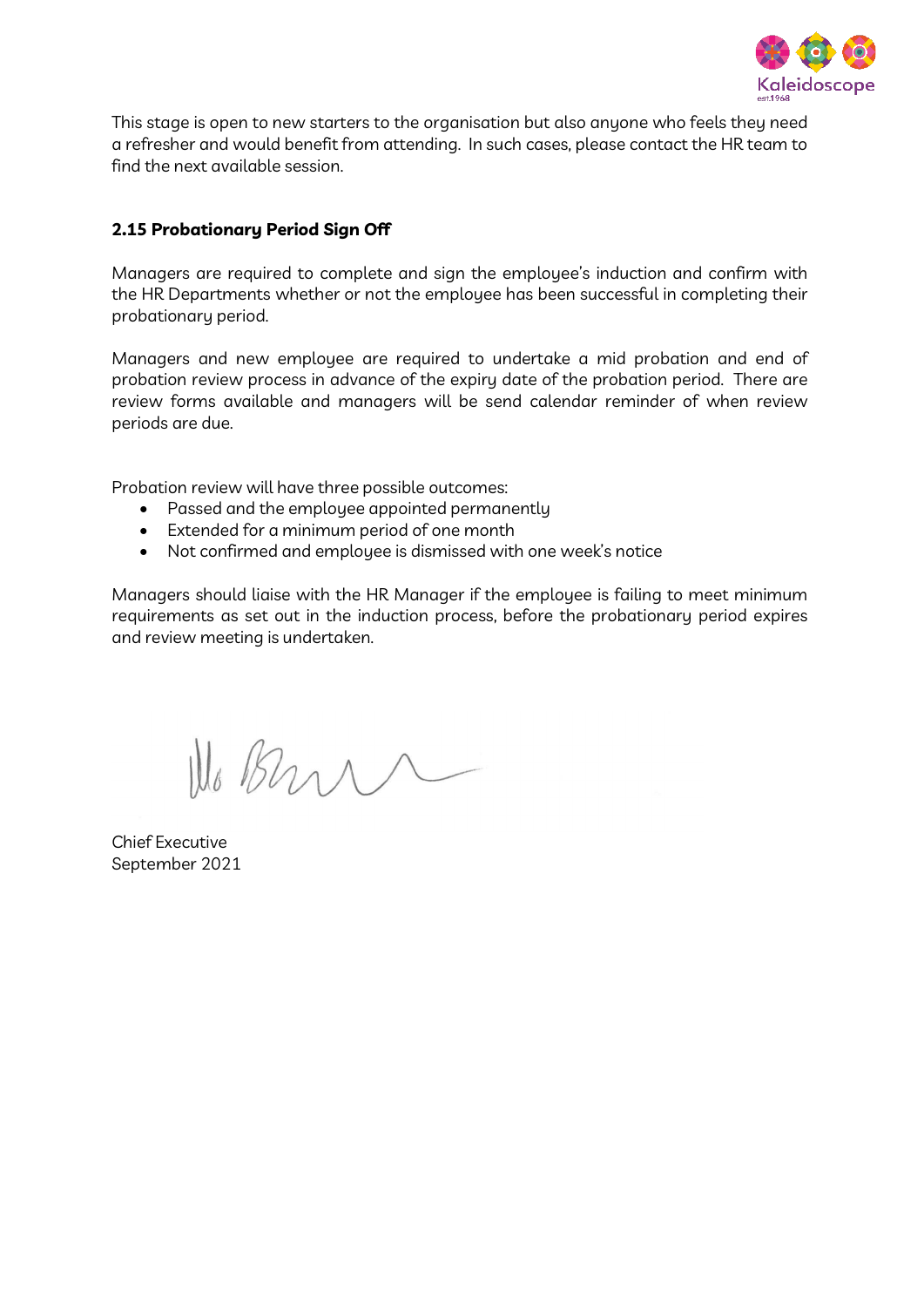

#### Appendix 1

#### New Recruit/ Contract Request Form

| <b>Recruiting Line Manager</b>                                                                                                                           |                                              |  |  |
|----------------------------------------------------------------------------------------------------------------------------------------------------------|----------------------------------------------|--|--|
| Job title of vacant post                                                                                                                                 |                                              |  |  |
| Address of place of work/ Service name                                                                                                                   |                                              |  |  |
| New post/ Replacement post/ Internship                                                                                                                   |                                              |  |  |
| Salary or hourly for the post (Minimum<br>must be Living Wage Foundation Rate)                                                                           |                                              |  |  |
| <b>Estimated start date of the post</b><br>& End date if Fixed term / temporary                                                                          |                                              |  |  |
| <b>Closing Date of Advert:</b>                                                                                                                           | Is advert internal only or external as well? |  |  |
| (If it is to be split, list amount of time at each<br>location)                                                                                          |                                              |  |  |
|                                                                                                                                                          | <b>Business Case for post:</b>               |  |  |
| Include details of budget, resource requirements and thoughts on why needed. Add any additional<br>detail- i.e. Maternity Cover, Temporary Contract etc. |                                              |  |  |
|                                                                                                                                                          |                                              |  |  |
|                                                                                                                                                          |                                              |  |  |
|                                                                                                                                                          |                                              |  |  |
|                                                                                                                                                          |                                              |  |  |
|                                                                                                                                                          |                                              |  |  |
|                                                                                                                                                          |                                              |  |  |
|                                                                                                                                                          |                                              |  |  |
| Authorisation for post received-                                                                                                                         |                                              |  |  |
| Chief Executive must approve before any<br>advertising or appointments are made.                                                                         |                                              |  |  |
| <b>Date of Authorisation</b>                                                                                                                             |                                              |  |  |

#### NEXT STEPS: ONCE APPROVED- REFER TO THE RECRUITMENT PROCESS FLOW CHART.